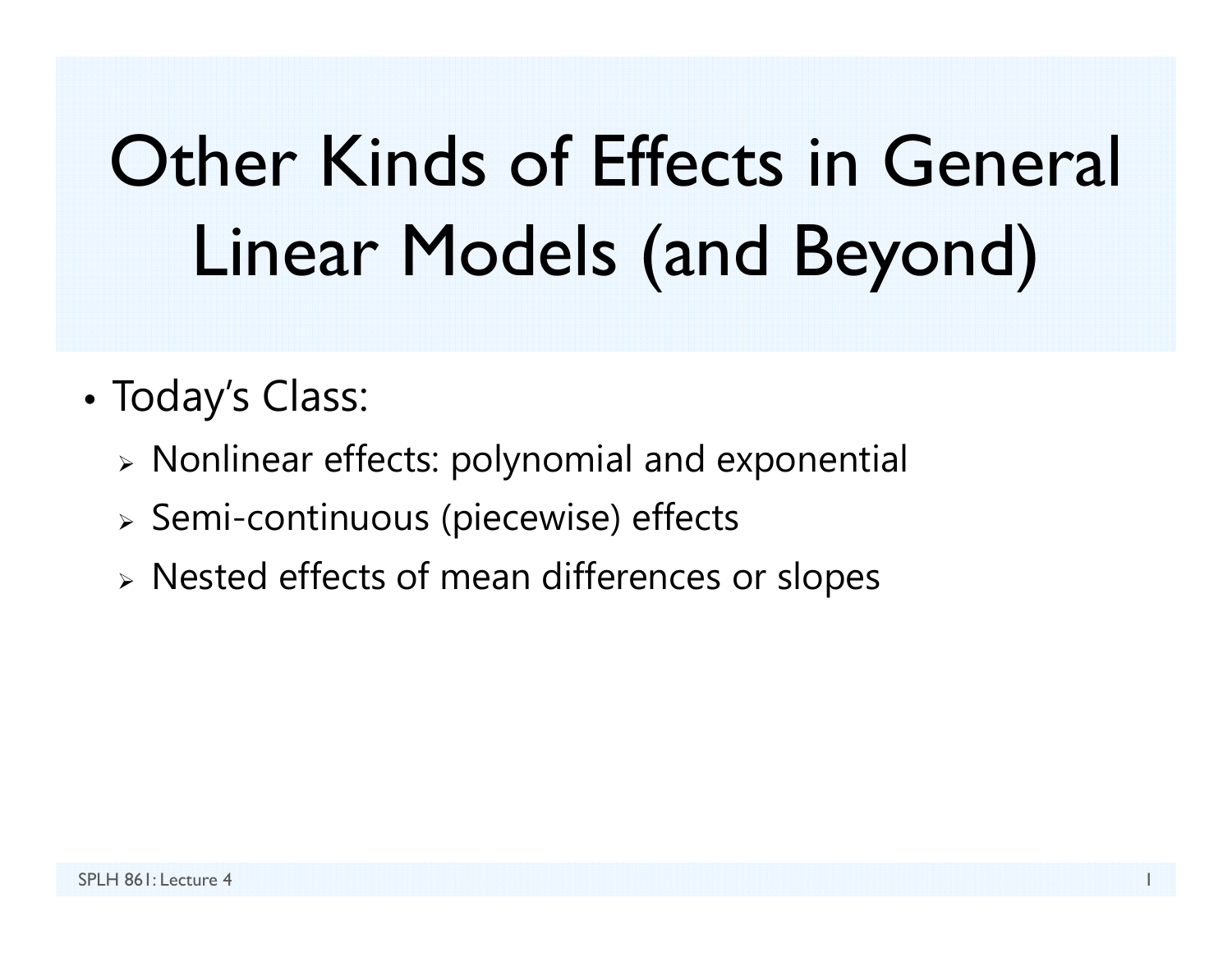## General "Linear" Model (Regression)

• Effects of continuous (quantitative) variables are usually described via a fixed linear slope relating X to Y

 $\triangleright$  For example:  $y_i = \beta_0 + \beta_1 X_i + \cdots + e_i$ 

- However, that the X–Y relationship should be linear only is a testable hypothesis
- • Many kinds of curvilinear functions—here are two examples:
	- **Polynomial**: effects of X  $2$  (predicts 1 bend) or X  $3$  (predicts 2 bends)
	- $\triangleright$  **Exponential**: effects of  $LOG(X) \rightarrow$  predicts 1 bend that asymptotes
- • However, these terms are still part of a "linear" model
	- $\triangleright$  "Linear" means the fixed effects predict the conditional mean of the DV in a linear combination of (effect\*predictor) + (effect\*predictor)…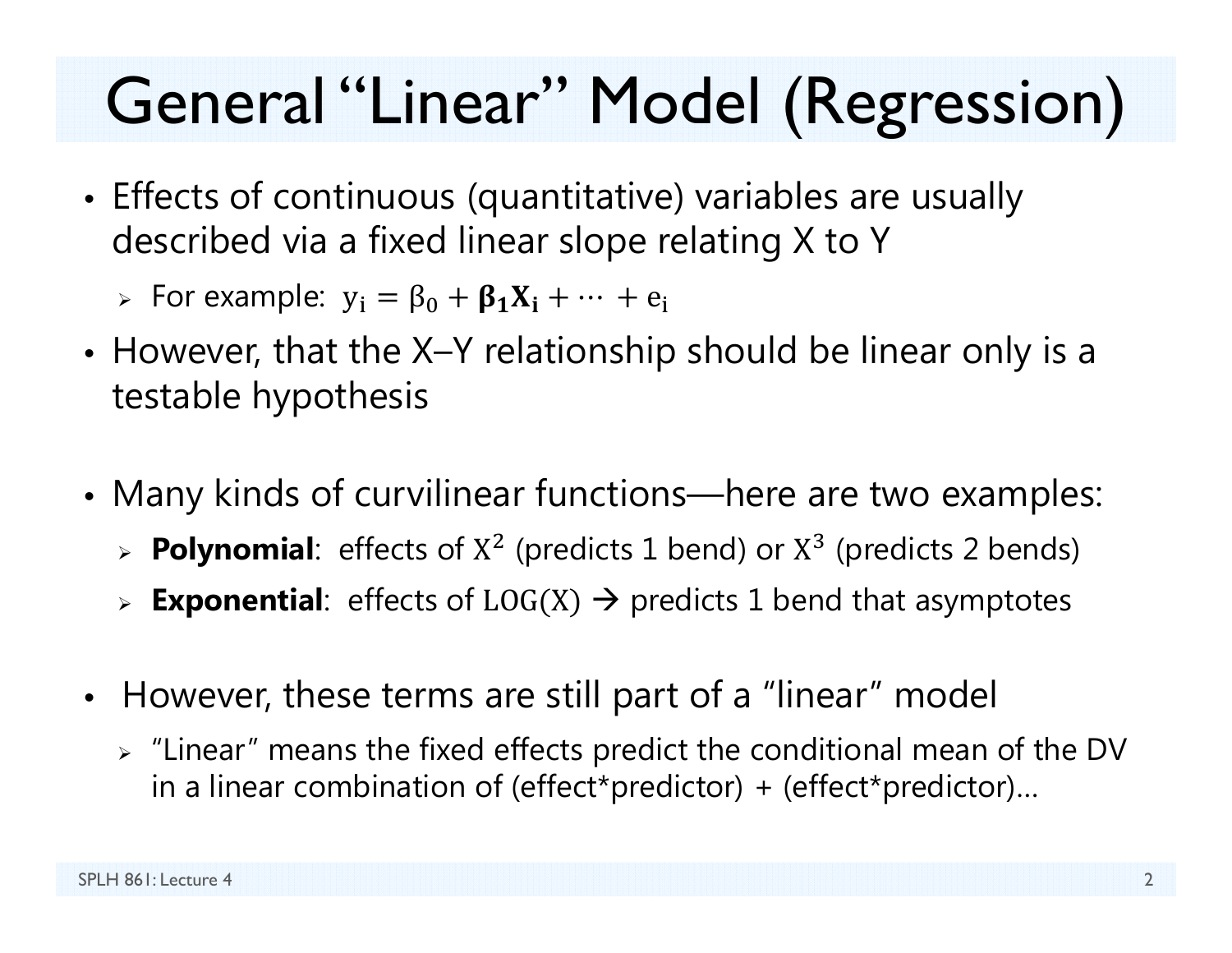### Quadratic Effects (e.g., of X=time)

#### **A Quadratic effect is a two-way interaction: time\*time**

- Fixed quadratic time = "**half the rate of acceleration/deceleration** "
- So to interpret it as how the linear time effect changes per unit time, **you must multiply the quadratic coefficient by 2**
- $\bullet~$  If fixed linear time slope = 4 at time 0, with quadratic slope = 0.3?
	- Instantaneous linear rate of ∆ at time 0 = 4.0, at time 1 = 4.6…
- The "twice" part comes from taking the derivatives of the function:

⌒ Intercept (Position) at Time T:  $\hat{y}_T = 50.0 + 4.0T + 0.3T^2$ ⌒  $(\mathrm{T})$ ㅅ  $(\mathrm{T})$ T T First Derivative (Velocity) at Time T:  $\frac{dy_T}{d(T)} = 4.0 + 0.6T$ Second Derivative (Acceleration) at Time T:  $\frac{d^2 y_T}{d(T)} = 0.6$  $d^2$ *d d d*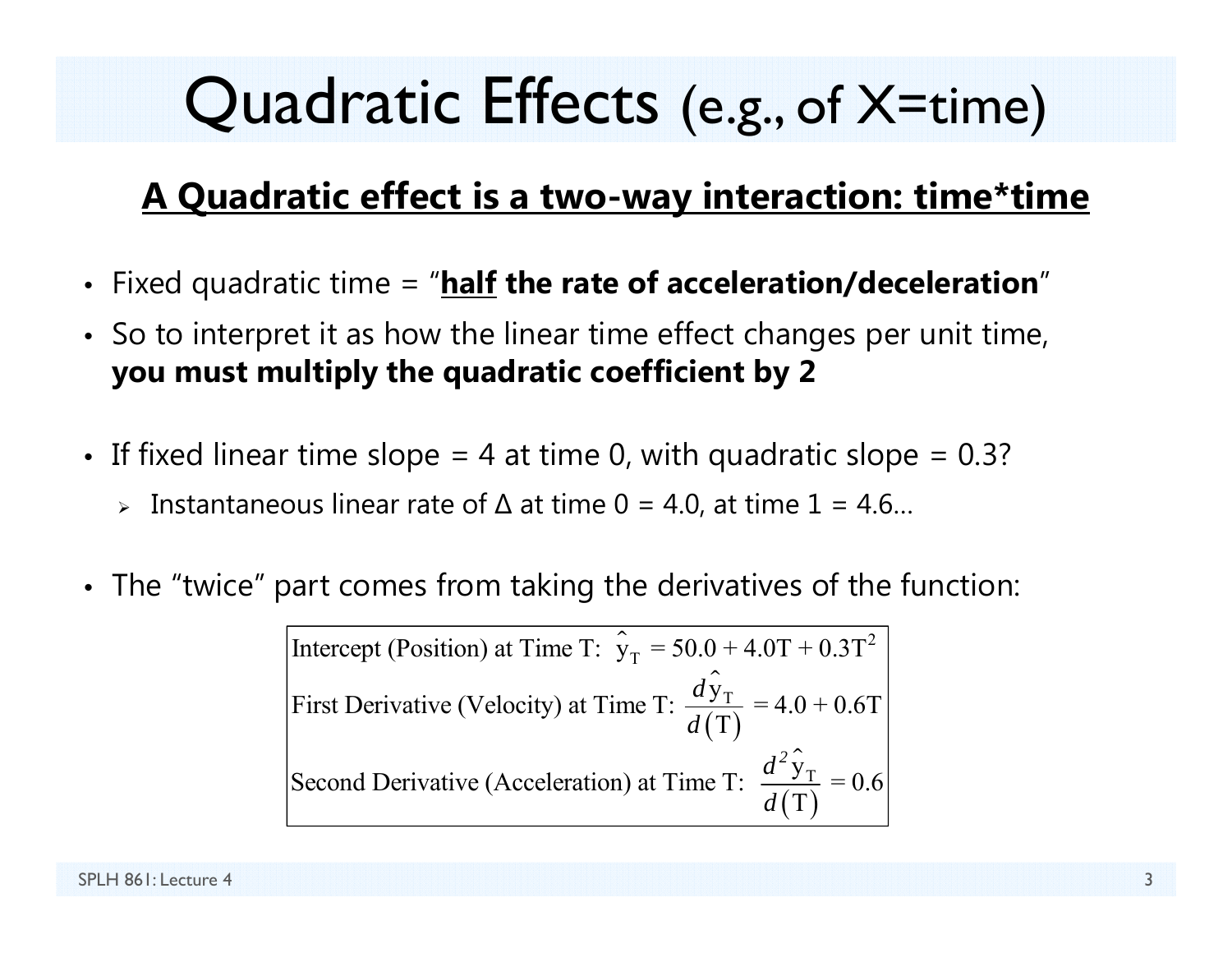## Interpreting Quadratic Effects

#### **A Quadratic time effect is a two-way interaction: time\*time**

- Fixed quadratic = "**half the rate of acceleration/deceleration** "
- So to interpret it as how the linear time effect changes per unit time, **you must multiply the quadratic coefficient by 2**
- If fixed linear time slope = 4 at time 0, with quadratic slope = 0.3?  $\,$ 
	- Instantaneous linear rate of ∆ at time 0 = 4.0, at time 1 = 4.6…
- The "twice" part also comes from what you remember about the role of interactions with respect to their constituent main effects:

ᄉ  $y = \beta_0 + \beta_1 X + \beta_2 Z + \beta_3 XZ$ ⌒  $\hat{y}_T = \beta_0 + \beta_1$ Time<sub>T</sub> + \_\_\_\_\_ +  $\beta_3$ Time<sup>2</sup><sub>T</sub> Effect of  $X = \beta_1 + \beta_3 Z$ Effect of  $Z = \beta_2 + \beta_3 X$ Effect of Time<sub>T</sub> =  $\beta_1$  + 2 $\beta_3$ Time<sub>T</sub>

• Because time is interacting with itself, there is no second main effect in the model for the interaction to modify as usual. So the quadratic time effect gets applied twice to the one (main) linear effect of time.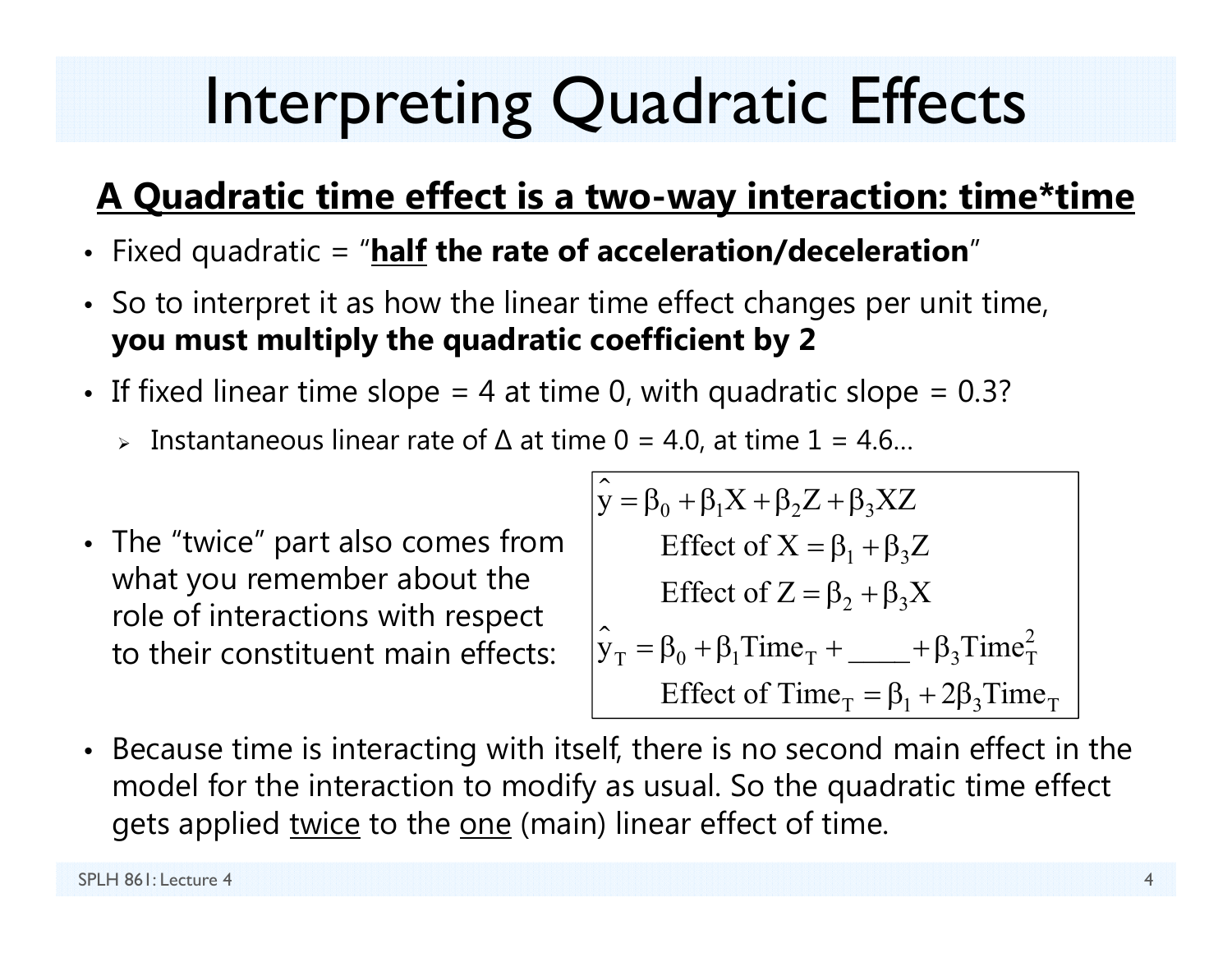#### Examples of Quadratic Effects



SPLH 861: Lecture 4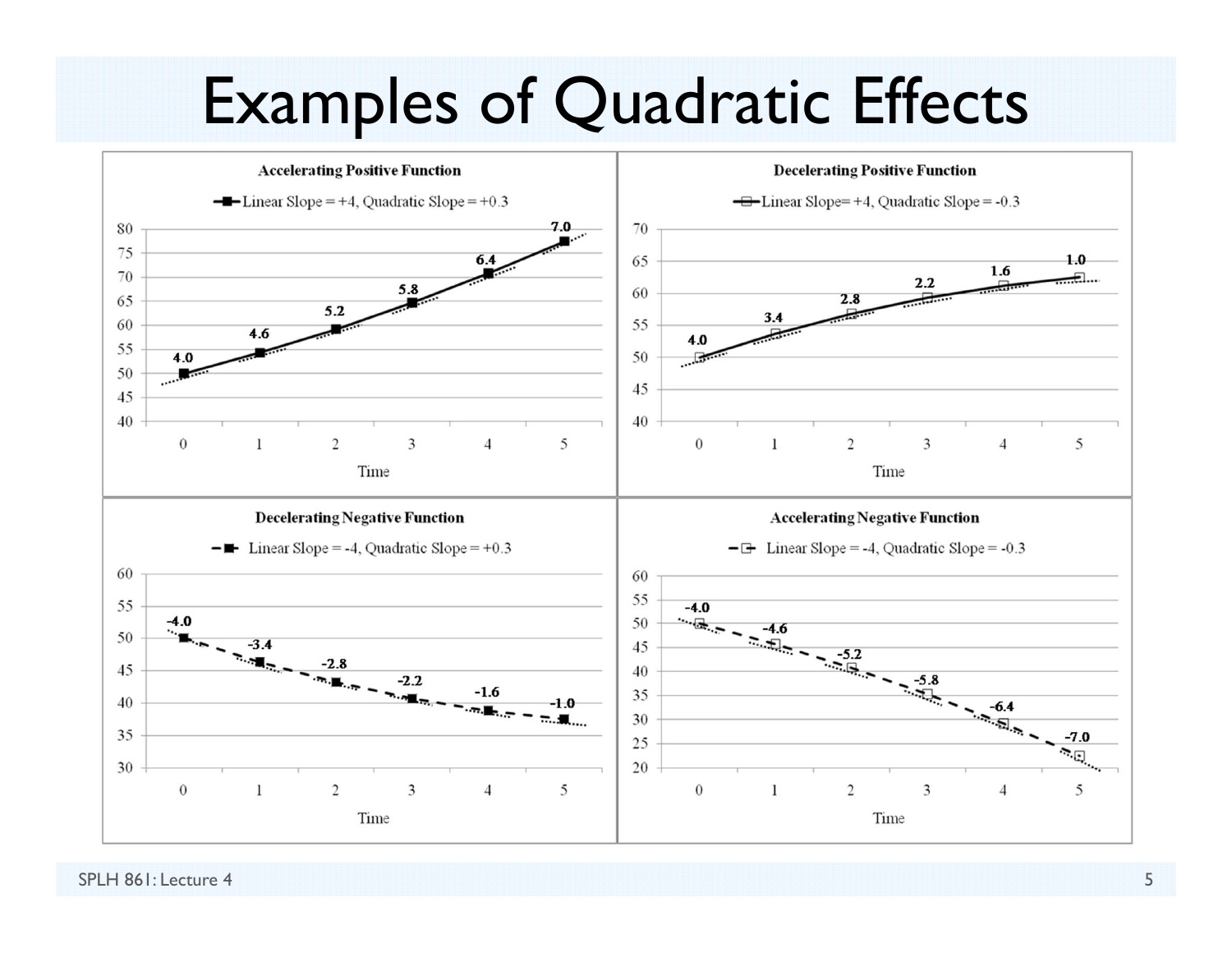#### Examples of Cubic Effects

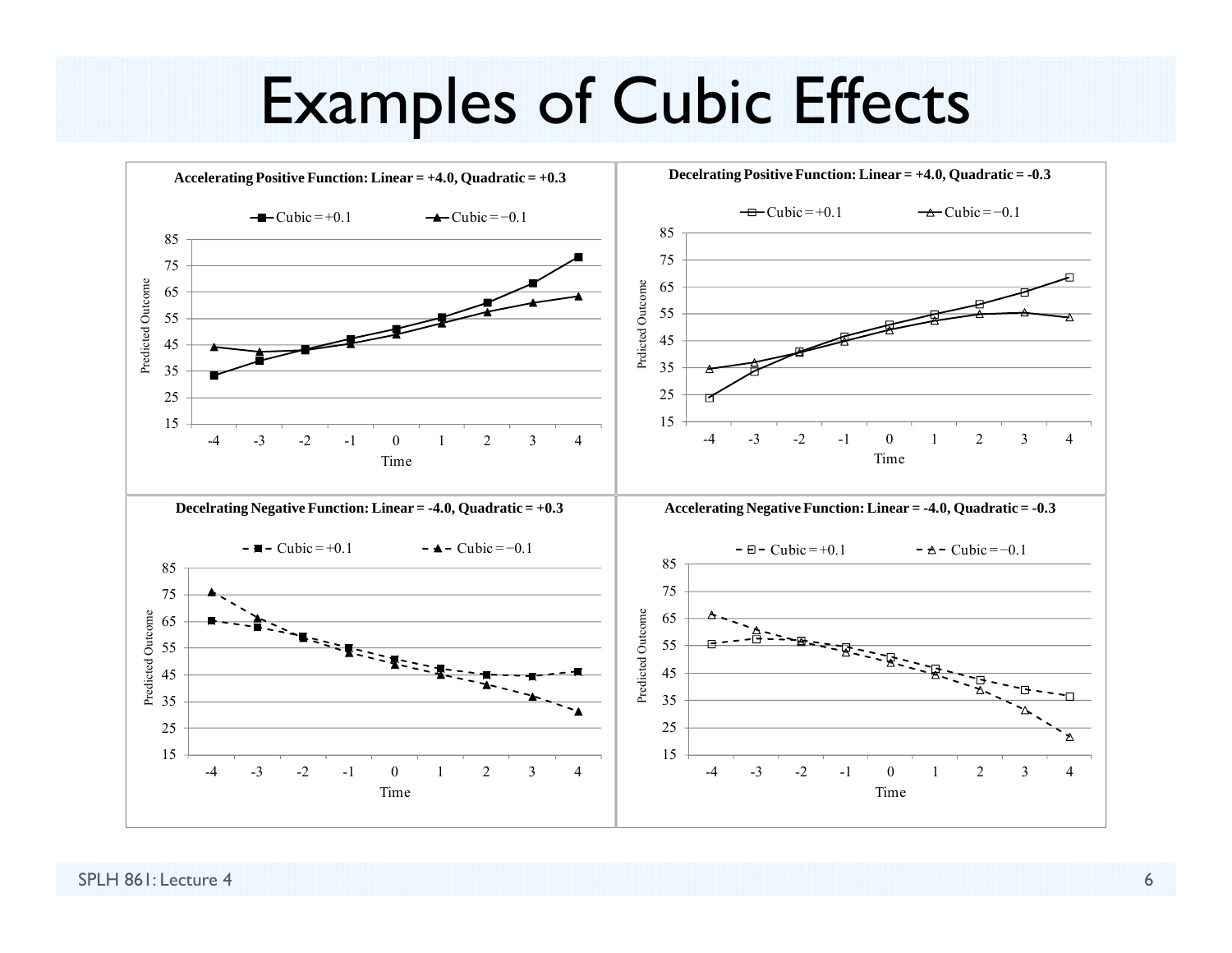## Exponential Effects of LOG(X)



- • Useful when the linear effect is expected to "shut off" as it moves towards extreme values (as opposed to change direction, which is what polynomial models predict instead)
- Example predictors: trial order, income, really skewed variables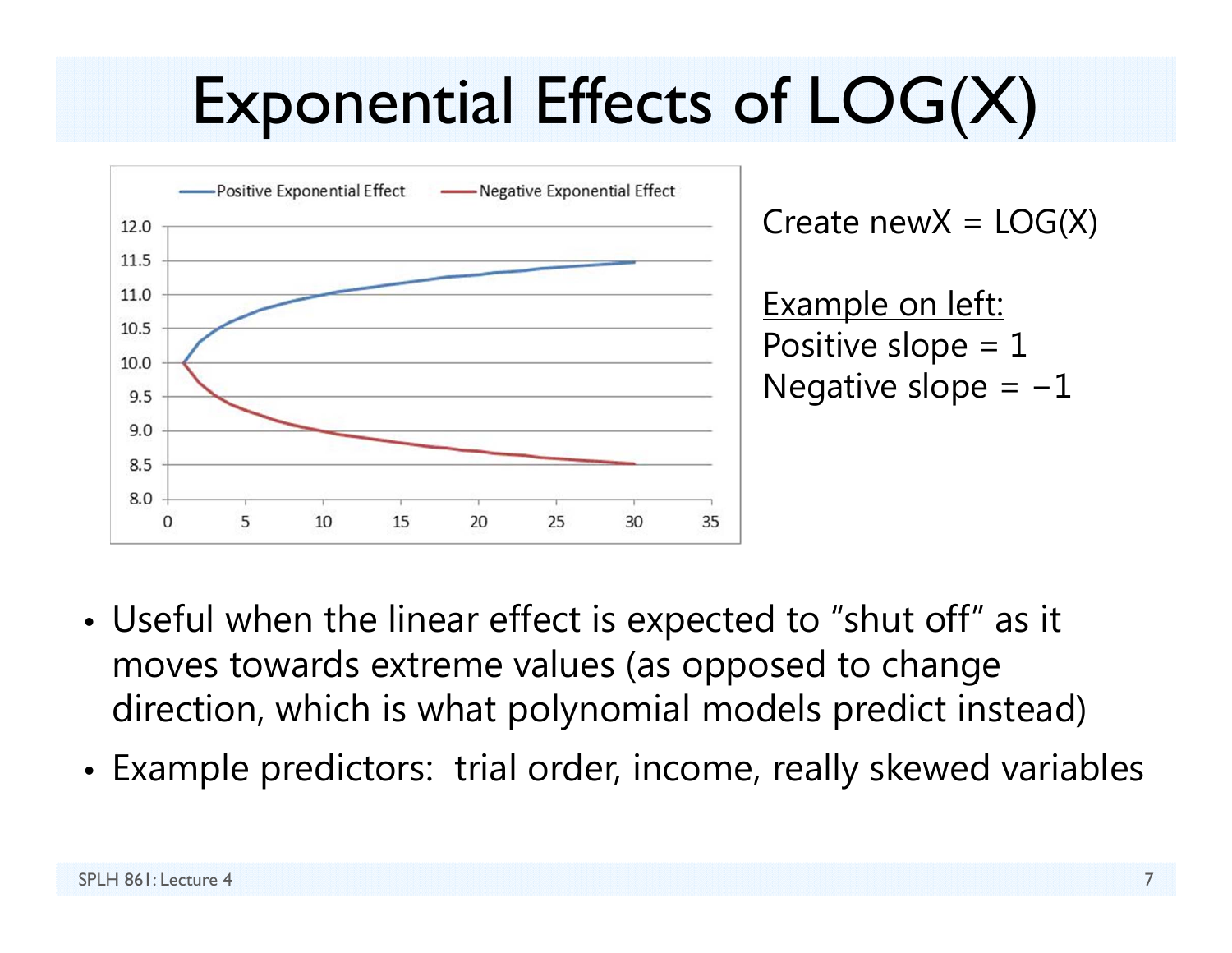### Semi-Continuous (Piecewise) Effects

- • So far we've called predictors "continuous" or "categorical" but hybrid kinds are also possible
- **Semi-continuous** predictors will contain both qualitative and quantitative distinctions of "if" and "how much"
	- $\triangleright$  e.g., abuse severity, # chronic illnesses
- Example with "younger" and "older" adults: because age differences matter in the "older" group, 2 effects are needed:
	- $\triangleright$  "Age Group"  $\rightarrow$  dummy code for difference of younger=0 and older=1
	- > "Years over 65" → slope of age <u>in the older group only</u>

No age slope for younger: **IF AgeGroup=0 THEN years65=0;** Create age slope for older: **IF AgeGroup=1 THEN years65=age <sup>−</sup>65;**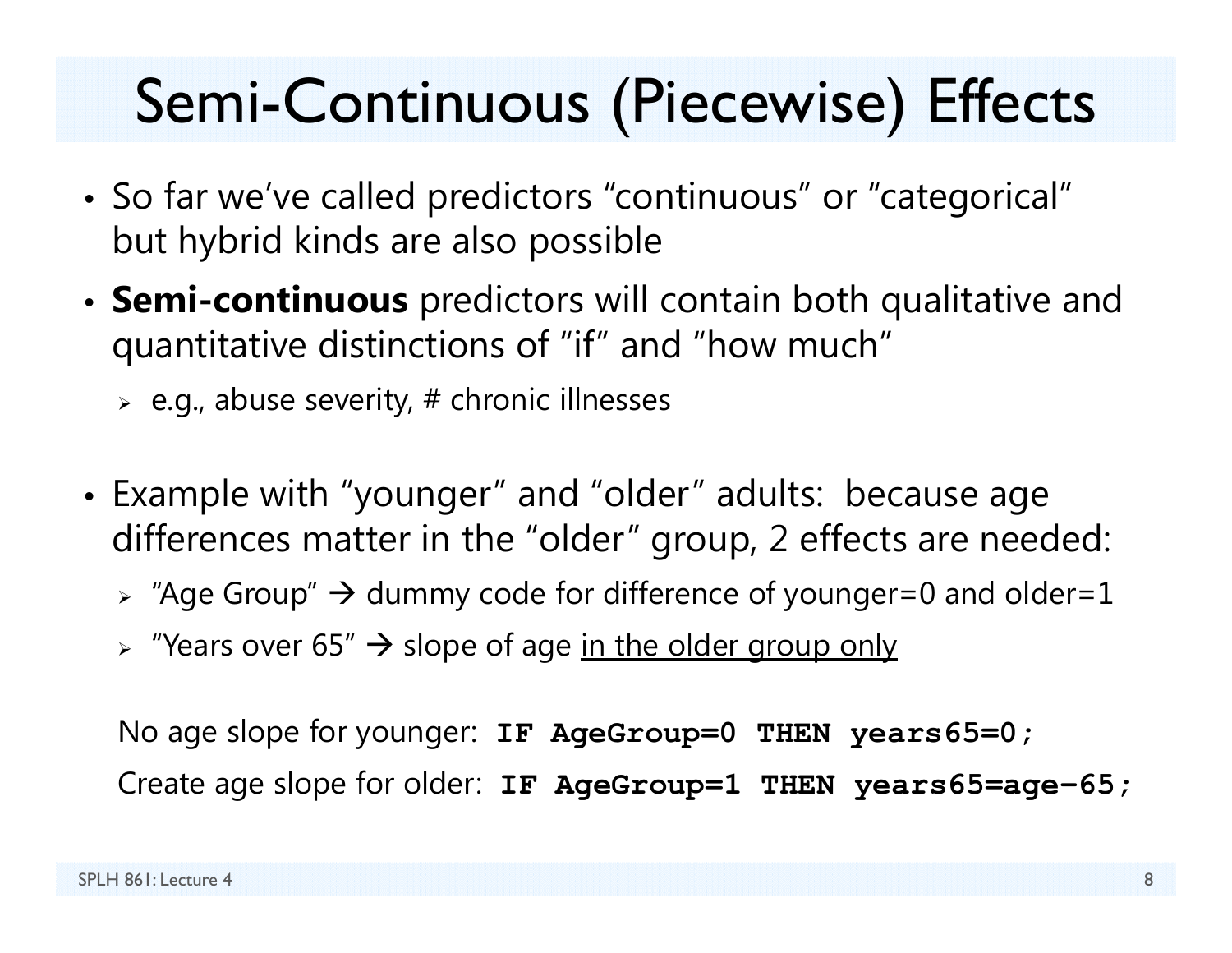#### Piecewise (Semi-Continuous) Effects of Age on Response Time

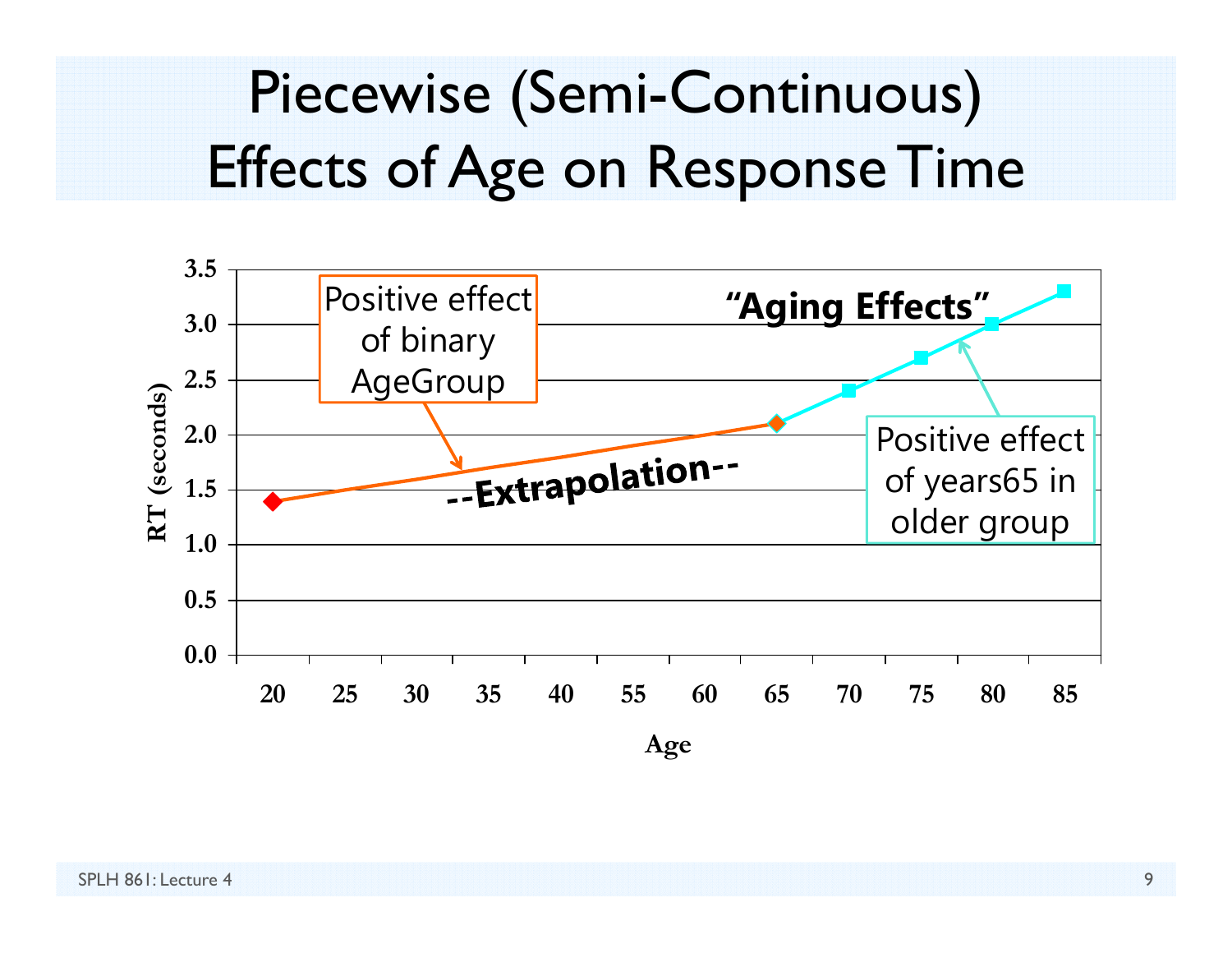#### Piecewise (Semi-Continuous) Effects of Age on Response Time

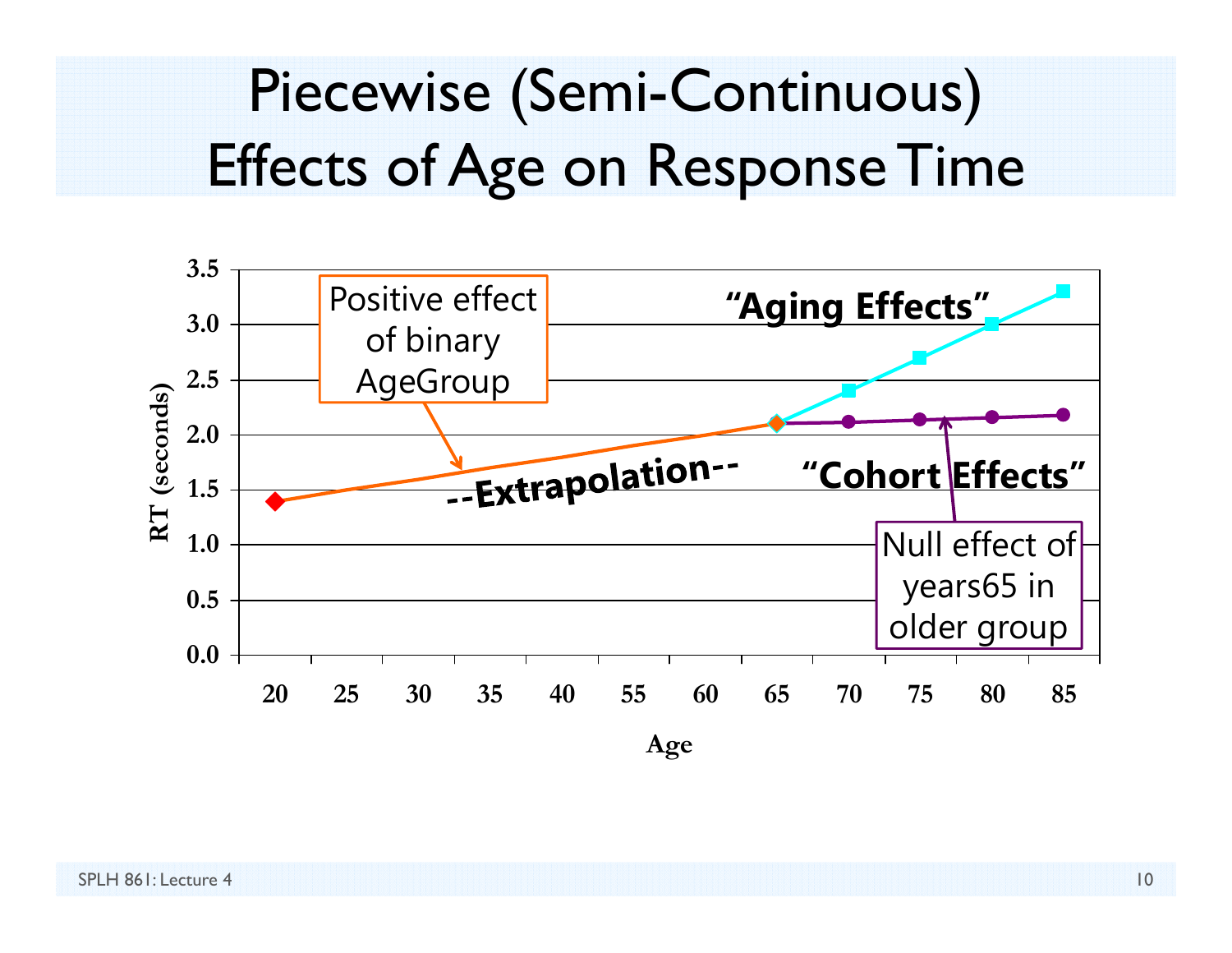### Categorical Predictors with Issues

- • Experimental designs with fully crossed conditions lend themselves to analysis of variance-type models
- • What happens when things go wrong? Two examples:
	- $\triangleright$  ANOVA with a hole in it
	- $\triangleright$  Predictors that don't apply to everyone
- • These designs can be analyzed using nested effects
	- $\triangleright$  Software specifies these differently, so I'll show them via a common language of pseudo-interaction terms
	- $\triangleright$  "Interactions" act as switches instead to turn effects on/off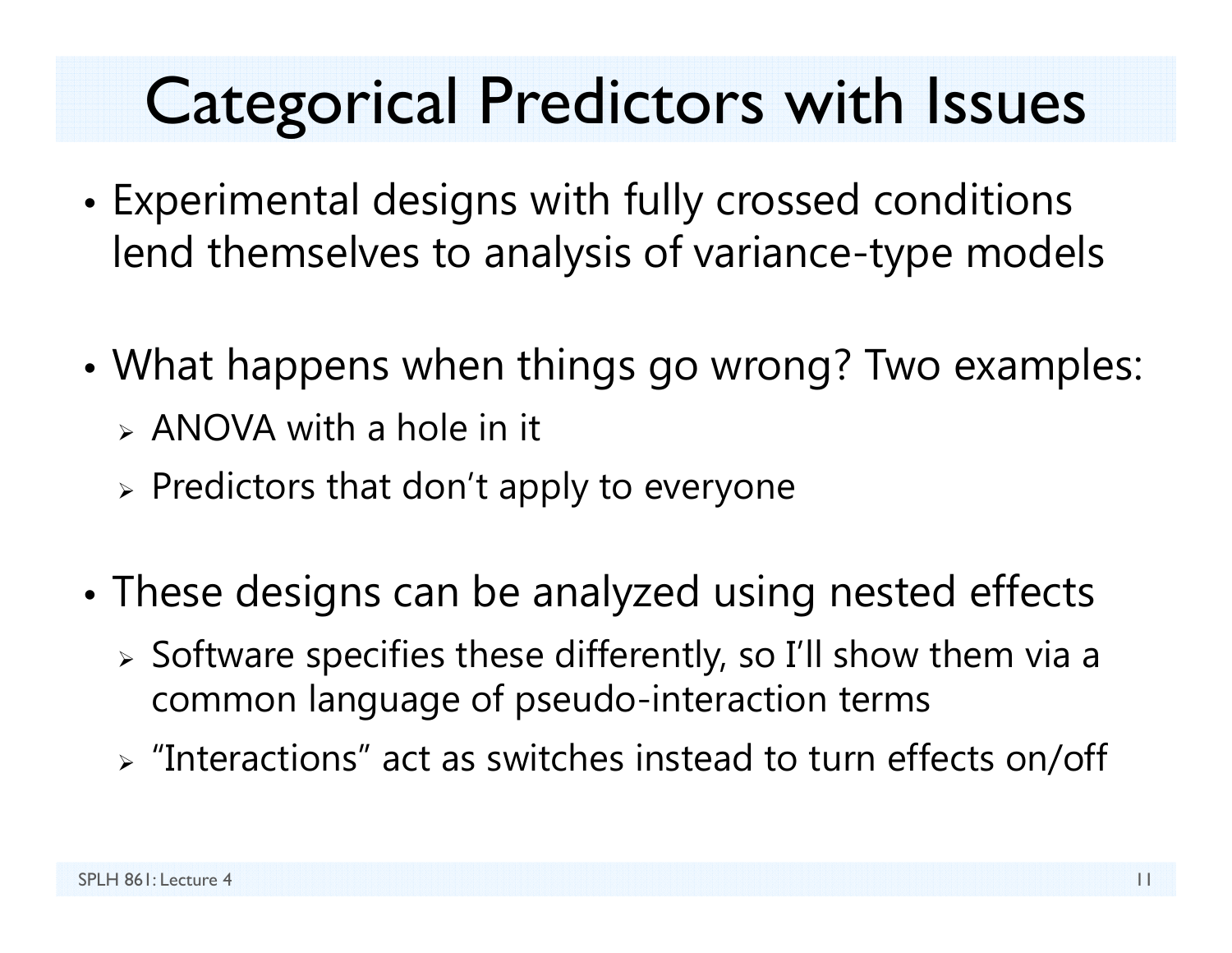#### A Traditional View of ANOVA

ANOVAs are usually focused on F-tests for **marginal mean differences**...



| <b>Means</b>            |           |                          | n               |
|-------------------------|-----------|--------------------------|-----------------|
| $\overline{\mathbf{a}}$ | <b>a1</b> | $\overline{a2}$          | $\overline{a3}$ |
|                         |           | $\overline{\mathbf{b2}}$ | $b3$            |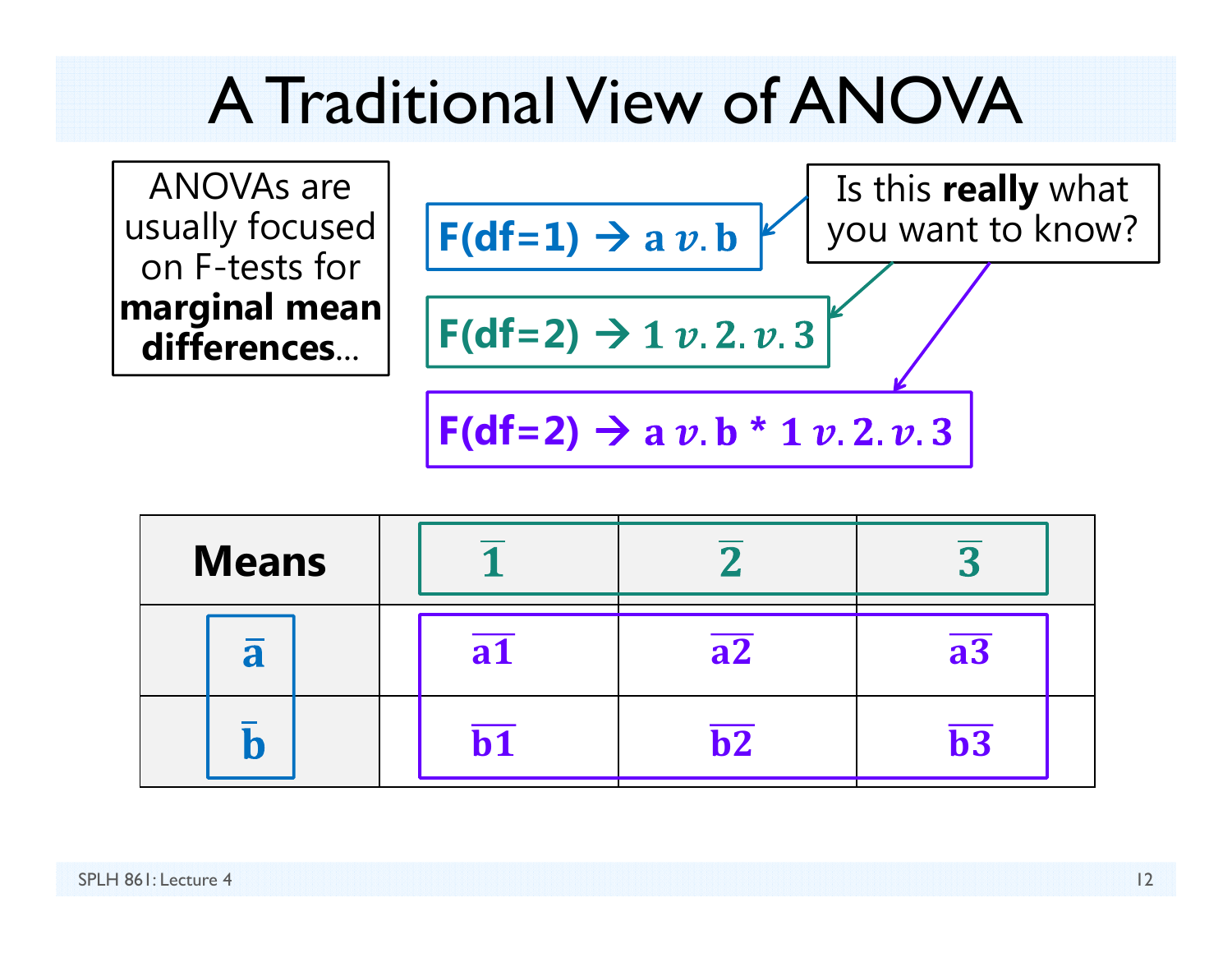#### ANOVA as a Linear Model

$$
y = \frac{\beta_0 + \beta_1(a1 v.b1)}{\beta_2(a1 v.a2) + \beta_3(a1 v.a3)}
$$
  
+ 
$$
\frac{\beta_4(a1 v.b1)(a1 v.a2)}{\beta_5(a1 v.b1)(a1 v.a3)}
$$

The focus is now on **differences between***specific* **conditions**  as created by the *β* fixed effects.

| <b>Means</b> |    | ∩                        | $\Omega$<br>N   |
|--------------|----|--------------------------|-----------------|
| a            | ◠  | $\overline{a2}$          | $\overline{a3}$ |
|              | h1 | $\overline{\mathbf{b2}}$ | $b3$            |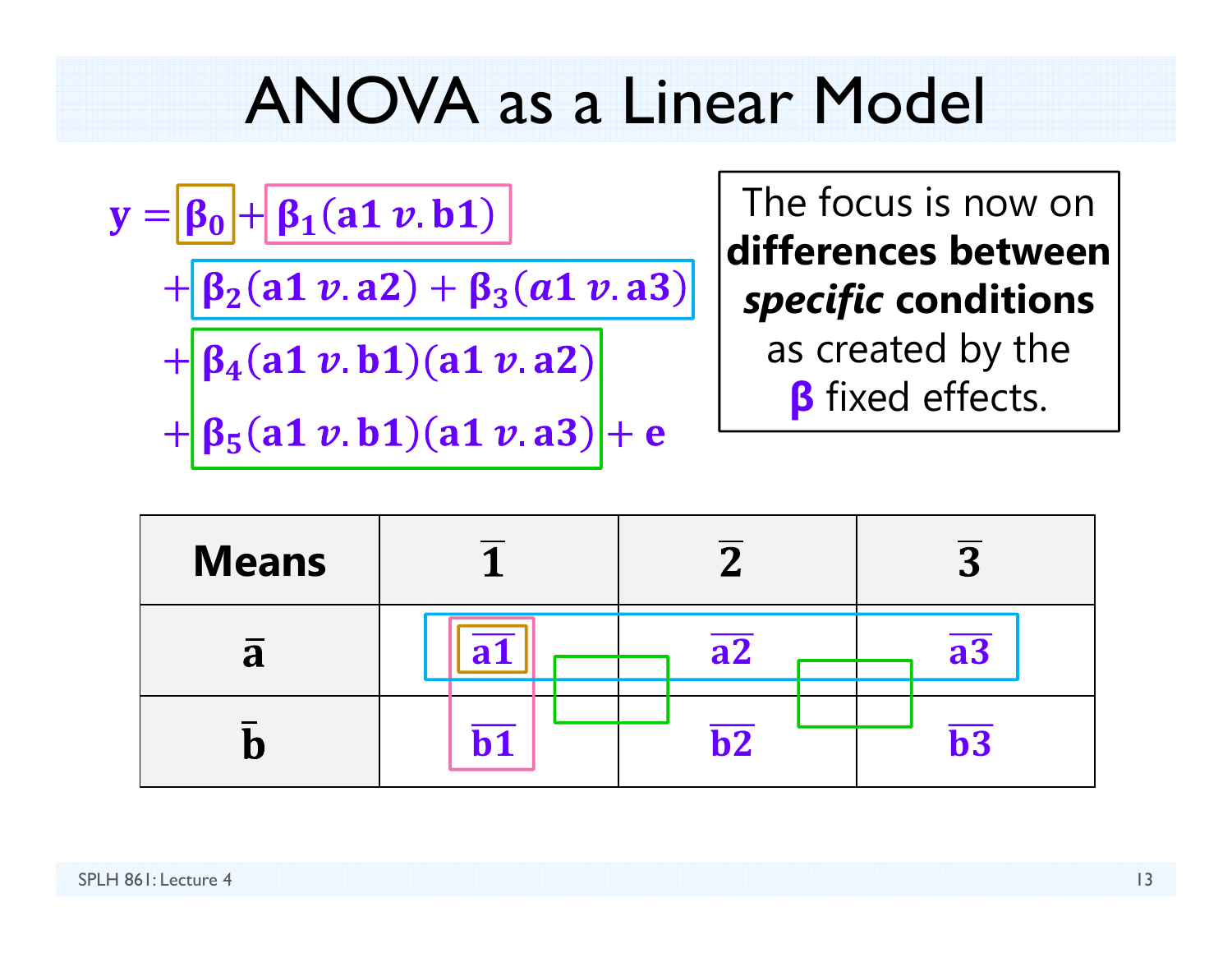### ANOVA as a Linear Model

- • Software will find any **simple effects you ask for**
	- $\triangleright$  TEST in SPSS; ESTIMATE in SAS
	- $\triangleright$  <code>LINCOM</code> in STATA; NEW in Mplus
- • Seeing research questions through linear models saves **nontraditional research designs**
	- $\triangleright$  Not fully crossed on purpose or by accident...

| <b>Means</b> |                        |                     | $\mathbf \Omega$               |
|--------------|------------------------|---------------------|--------------------------------|
| a            | $\boldsymbol{\beta_0}$ | $\beta_0 + \beta_2$ | $\beta_0 + \beta_3$            |
|              | $\beta_0 + \beta_1$    | $\beta_0 + \beta_1$ | $\beta_0$ +<br>$\beta_1$<br>פנ |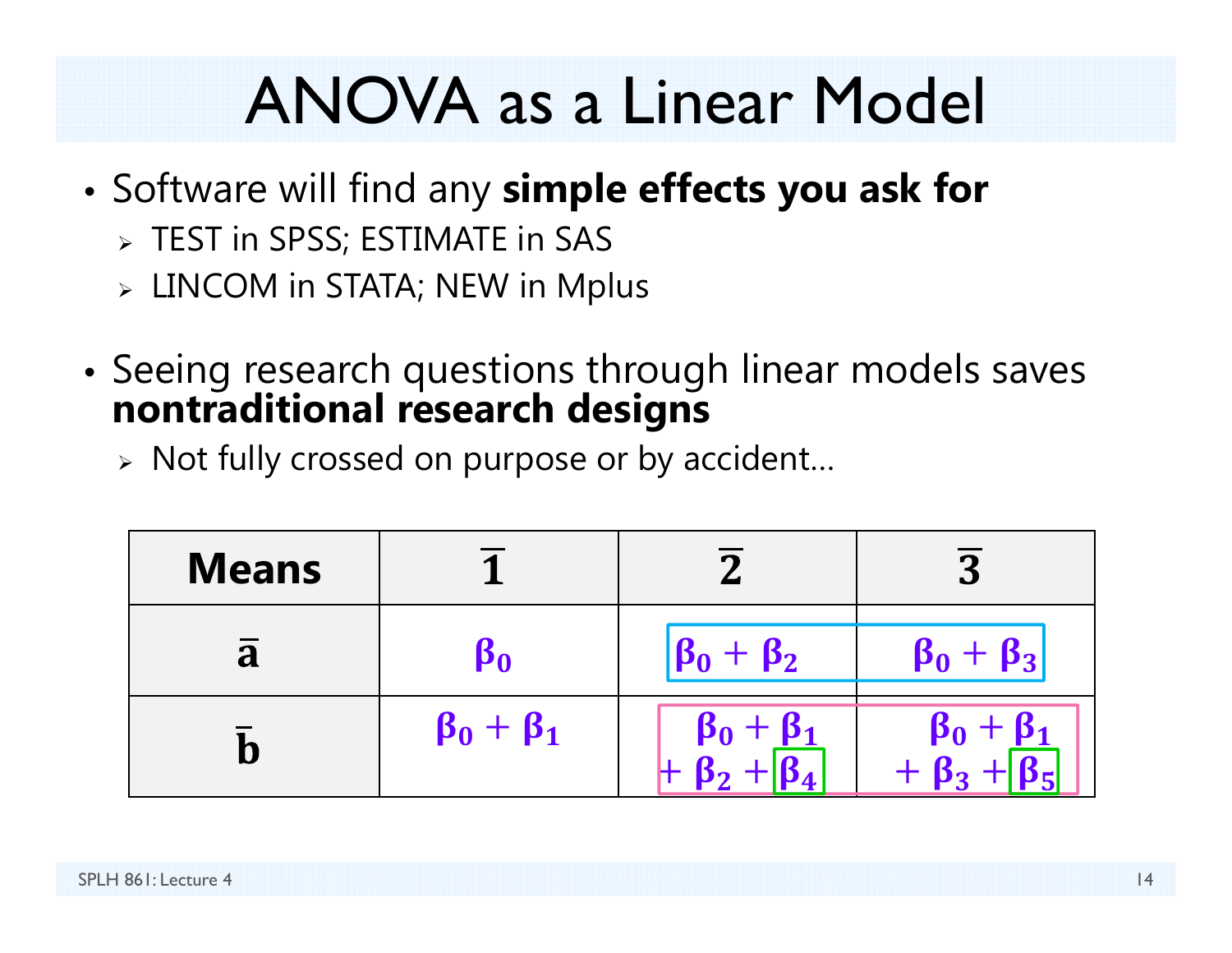## A Nontraditional ANOVA Design

#### **= "ANOVA with a hole in it"**

**Problem:** What can we do about Group 3?

**Solution**: Change the model to match the design

| <b>Means</b> | Cohort $1  $ Cohort $2  $ Cohort 3 |  |
|--------------|------------------------------------|--|
| Control      |                                    |  |
| Treatment    |                                    |  |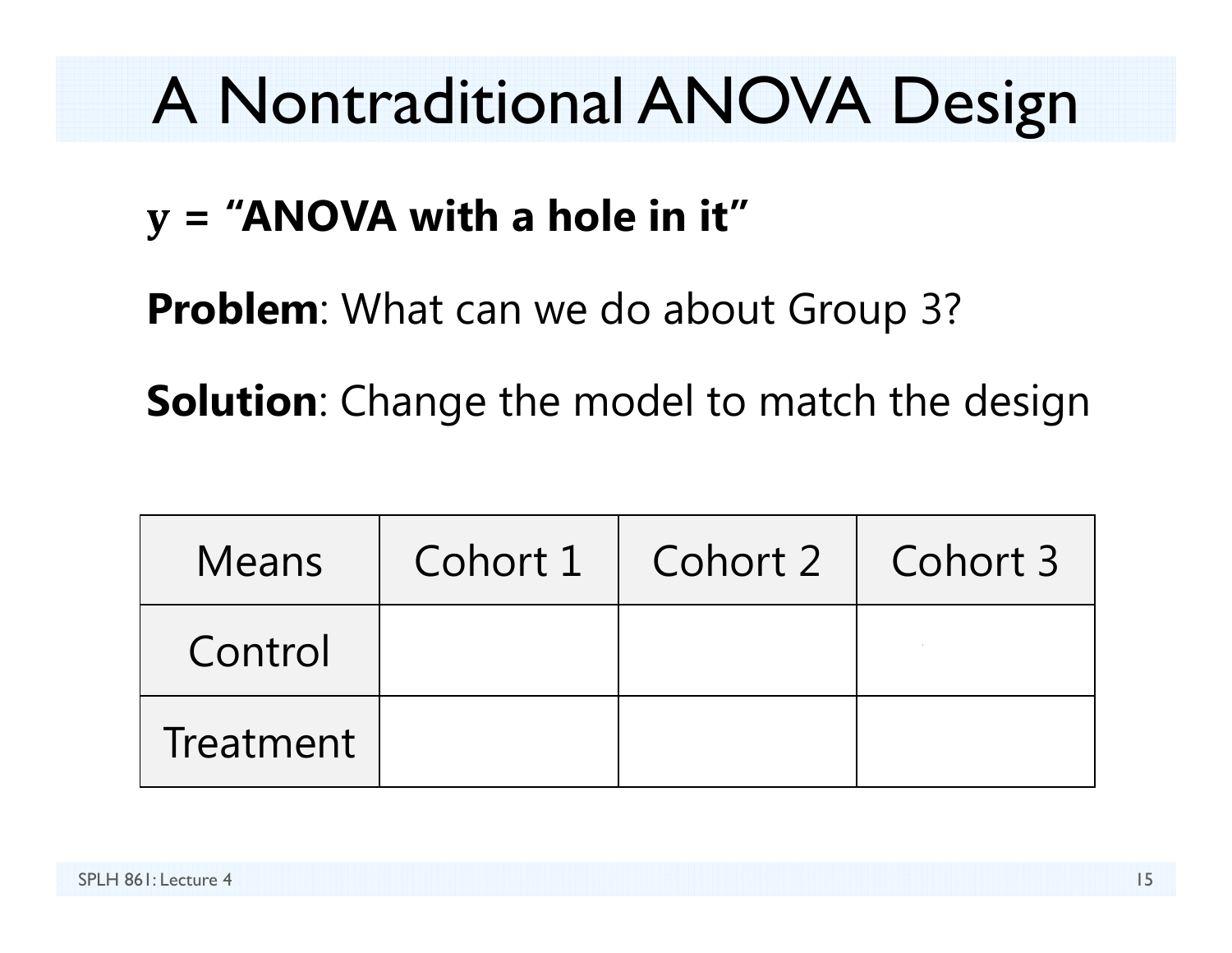## A Nontraditional ANOVA Design

$$
y = \beta_0 + \beta_1 (t3 v \cdot t1) + \beta_2 (t2 v \cdot t1)
$$

$$
+ \beta_3 (t1) (t v \cdot c) + \beta_4 (t2) (t v \cdot c) + \epsilon
$$

 $\beta_3$  and  $\beta_4$ are not interaction terms. Instead, they are *nested* effects.

You are allowed to use any *n* effects you want to represent the *n* means, even in fully crossed designs!

| <b>Means</b>                               |                                                                                             | Cohort 1   Cohort 2   Cohort 3 |  |
|--------------------------------------------|---------------------------------------------------------------------------------------------|--------------------------------|--|
|                                            | Control $\left \beta_0 + \beta_1 + \beta_3\right  \left \beta_0 + \beta_2 + \beta_4\right $ |                                |  |
| Treatment $\left \beta_0 + \beta_1\right $ |                                                                                             |                                |  |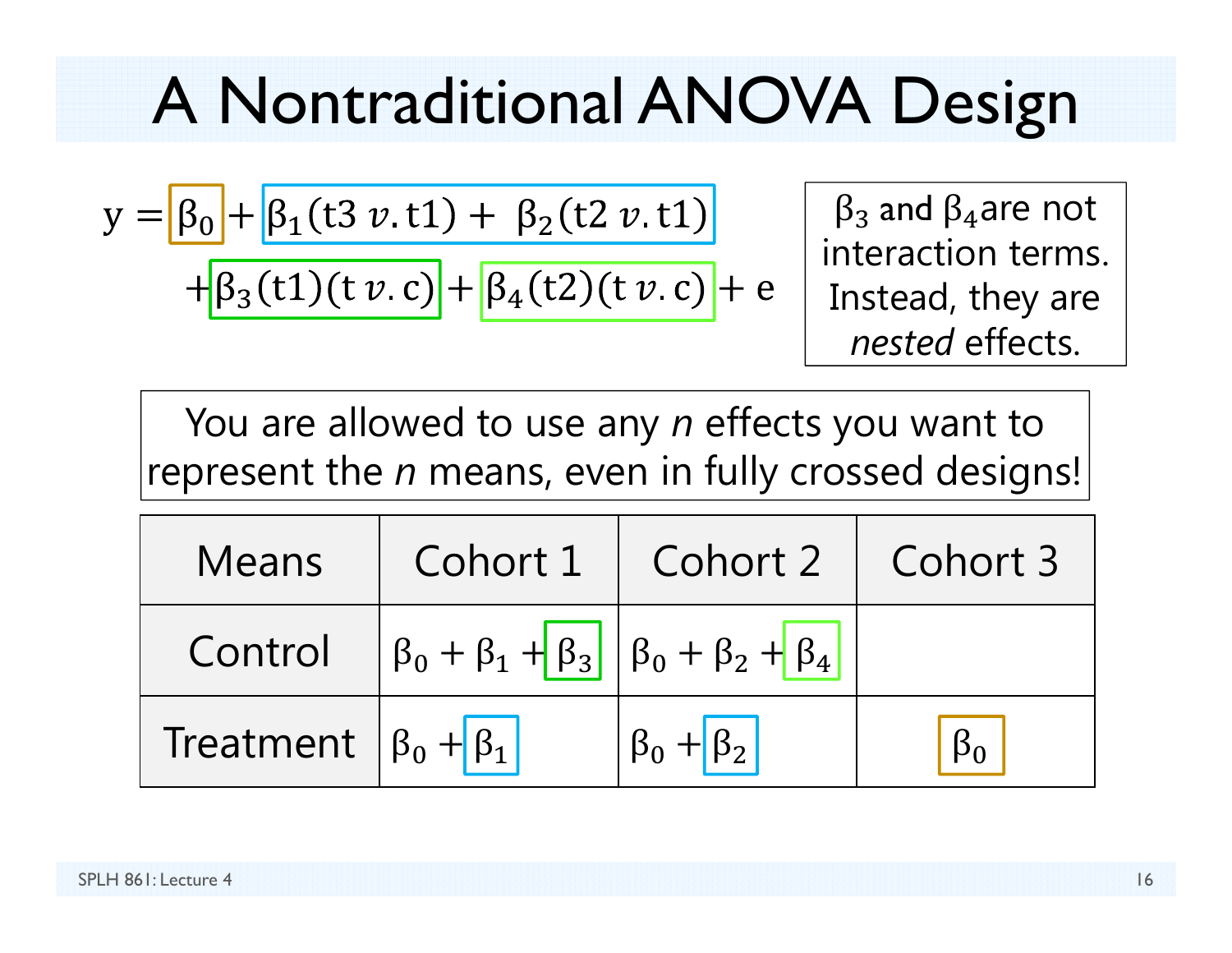#### A Nested-Effects General Linear Model

- • Example: predicting outcomes by dementia type and timing in persons with OR without dementia
	- $\triangleright$  Type and timing do not apply to persons without dementia
	- $\triangleright$  So this requires the following new variables...

**\* Create a switch variable and nested type variable; IF demtype="none" THEN DO; demYes= 0; demAorV= 0; END; IF demtype="AD" THEN DO; demYes=** THEN DO; demYes=1; demAorV=-.5; END; IF demtype="VA" **demtype="VA" THEN DO; demYes= 1; demAorV= .5; END; \* Create a timing variable (0=5 years) when applicable; IF demtype="none" THEN DO; demtime5= 0; END;** IF demtype="AD" **demtype="AD" THEN DO; demtime5=demtime-5; END;** IF demtype="VA" **demtype="VA" THEN DO; demtime5=demtime-5; END;**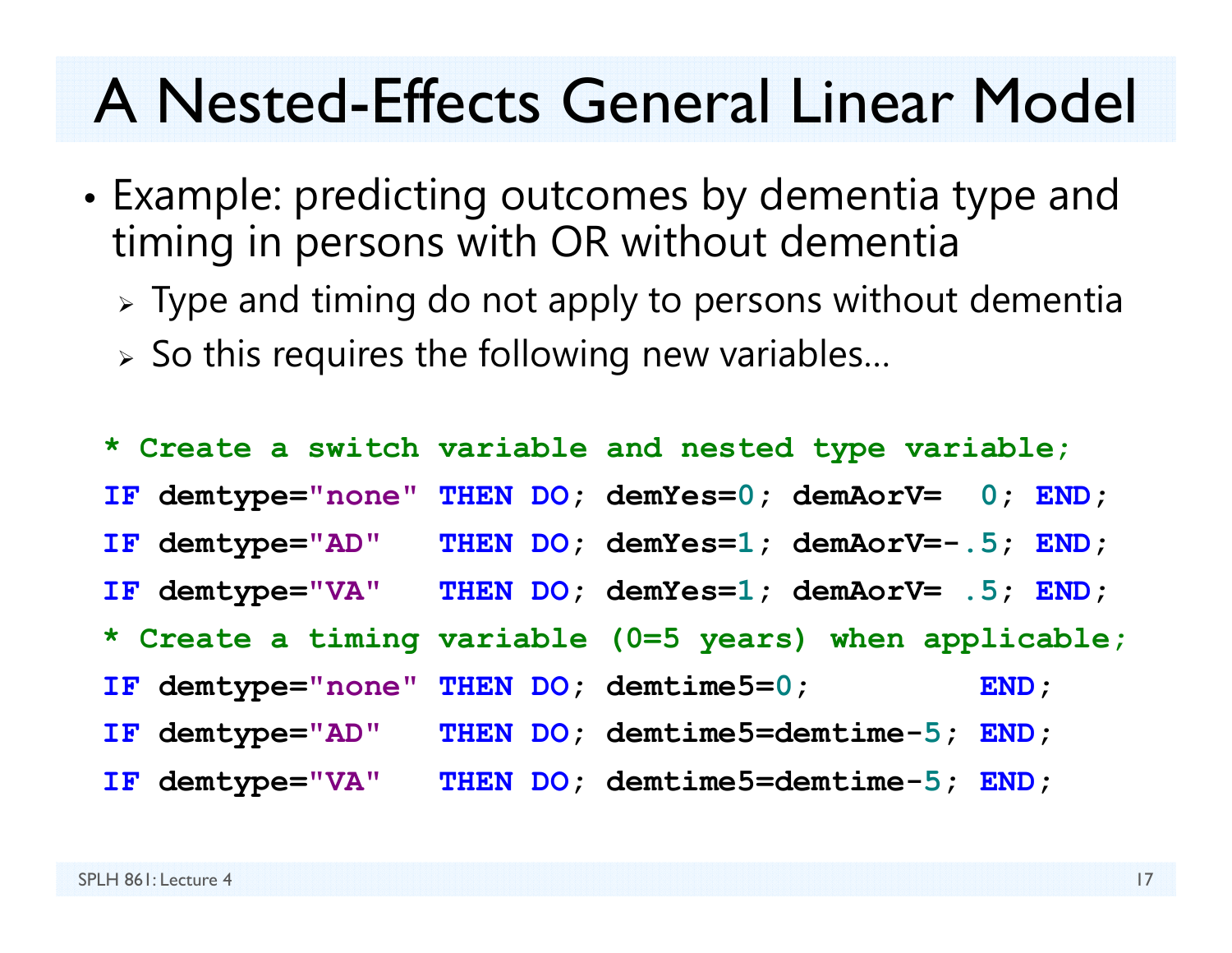## A Nested-Effects General Linear Model

•Example results would be interpreted as follows:

| <b>Fixed Effect</b>  | <b>Interpretation</b>                                                                                                                                           |
|----------------------|-----------------------------------------------------------------------------------------------------------------------------------------------------------------|
| Intercept            | Expected outcome for persons without dementia                                                                                                                   |
| demYes               | Simple main effect for difference between persons<br>without dementia or with dementia for 5 years<br>(averaged across AD and VA dementia types)                |
| demAorV              | Simple main effect for difference between persons with<br>AD or VA type dementia (for 5 years)                                                                  |
| demYes*<br>demtime5  | Is NOT an interaction term: Slope for difference in<br>outcome per year of dementia only in persons with<br>dementia (averaged across AD and VA dementia types) |
| demAorV*<br>demtime5 | IS an interaction term: Difference in slope for effect of<br>years between persons with AD or VA type                                                           |